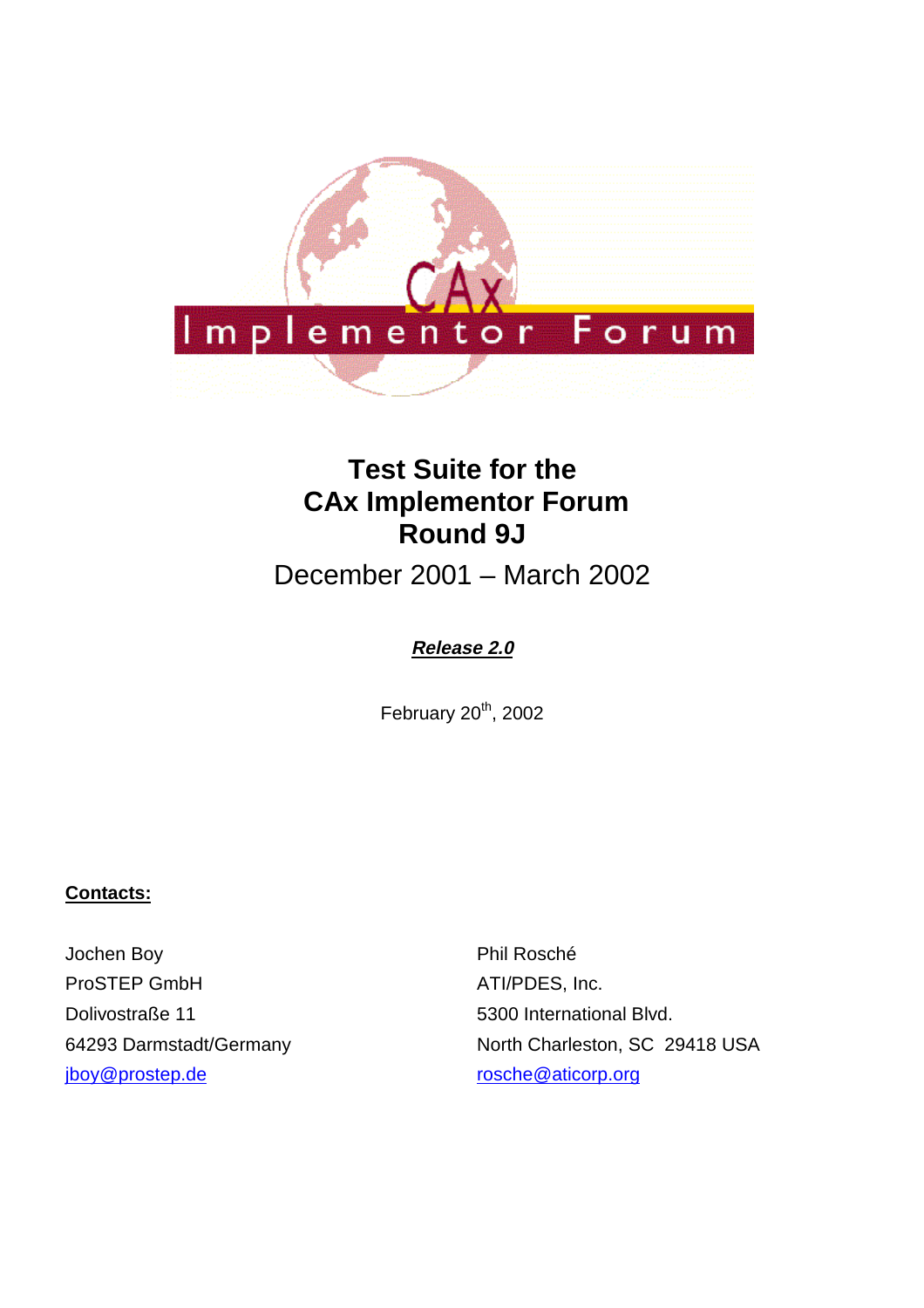## **Contents:**

| 1.0           |  |
|---------------|--|
| 1.1           |  |
| 1.2           |  |
| 1.3           |  |
| 1.4           |  |
| 2.0           |  |
| 2.1           |  |
| 2.1.1         |  |
| 2.1.2         |  |
|               |  |
|               |  |
|               |  |
|               |  |
|               |  |
| $2.2^{\circ}$ |  |
| 2.2.1         |  |
| 2.2.2         |  |
| 2.2.3         |  |
|               |  |
|               |  |
|               |  |
| 2.3.1         |  |
| 2.3.2         |  |
| 2.3.3         |  |
|               |  |
|               |  |
| 2.4           |  |
| 2.4.1         |  |
| 2.4.2         |  |
| 2.4.3         |  |
|               |  |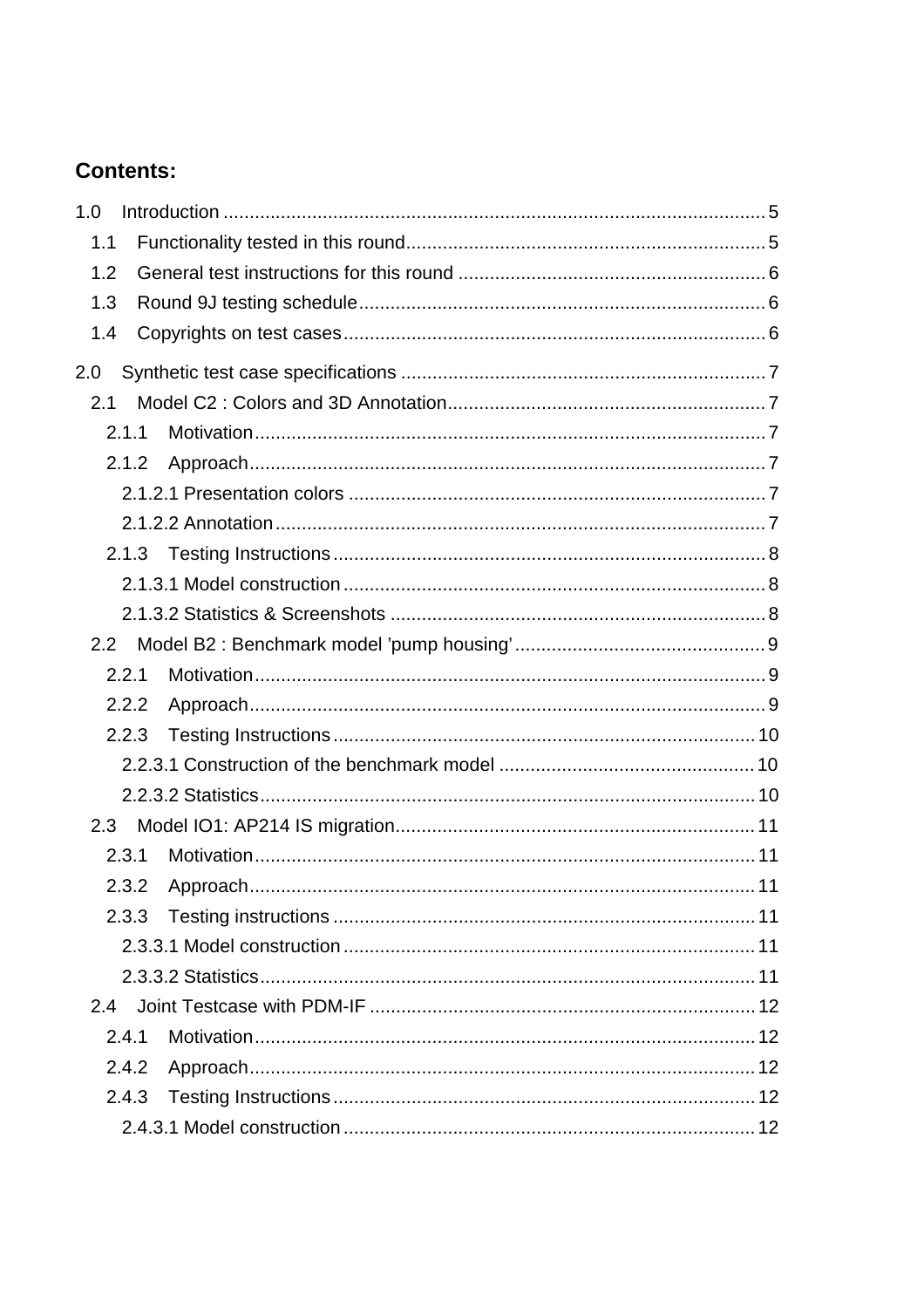| <u>CAx Implementor Forum g<sup>th</sup> Test Round</u> | December 2001 - March 2002 |
|--------------------------------------------------------|----------------------------|
|                                                        |                            |
| $2.5 -$                                                |                            |
| 2.5.1                                                  |                            |
| 2.5.2                                                  |                            |
| 2.6                                                    |                            |
| 2.6.1                                                  |                            |
| 2.6.2                                                  |                            |
| 2.6.3                                                  |                            |
| 3.0                                                    |                            |
| 3.1                                                    |                            |
| 3.2                                                    |                            |
| 3.3 <sub>2</sub>                                       |                            |
| 3.3.1                                                  |                            |
| 3.3.2                                                  |                            |
| 4.0                                                    |                            |
| 4.1                                                    |                            |
|                                                        |                            |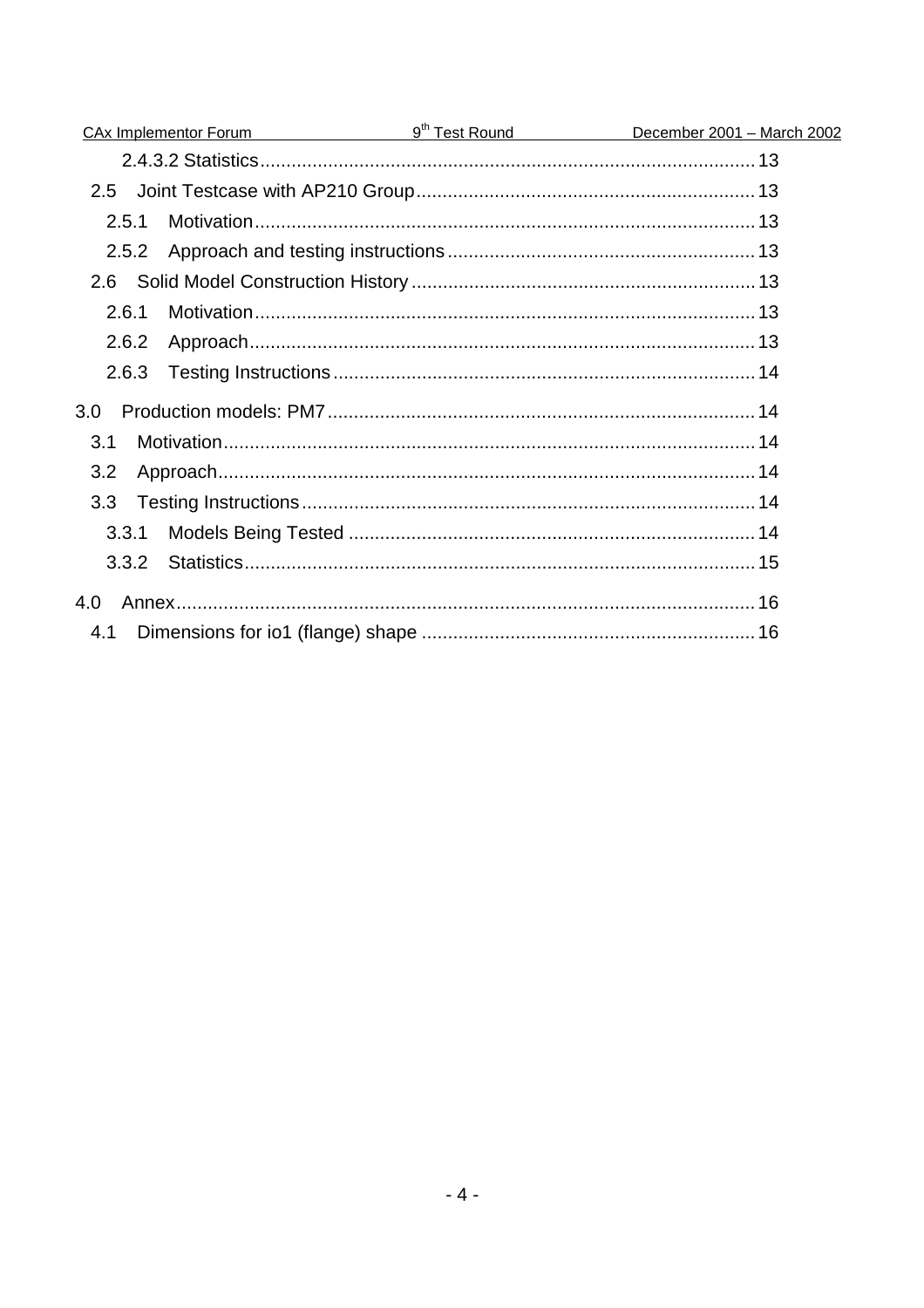## **1.0 Introduction**

This document describes the suite of test cases to be used for the ninth round of testing of the CAx Implementor Forum (CAx-IF). The CAx-IF is a joint testing forum organized by PDES, Inc. and ProSTEP. The test rounds of the CAx-IF concentrate on testing the interoperability and conformance of STEP processors based on AP 203 and AP 214.

The test rounds in general combine testing of synthetic and production models. Production models will in most cases be provided by the member companies of the organizations PDES, Inc. and ProSTEP. When production models are not available from the member companies, "production-like" models will be solicited from the various CAx-IF participants.

This test suite includes synthetic models for testing the following capabilities: surface and wireframe (curve) colors, 3D Text annotation, solid geometry exchange, AP210 interoperability, AP214 IS migration and PDM-TDM/CAD integration. If time allows, an AP 209 (Composite and Metallic Structural Analysis) file may be post processed for interoperability.

Production models are provided for assemblies and piece parts. The basis for the production test cases is native CAD models. Each test case therefore originated from a single CAD system, and the set of test cases to be pre-processed (converted to STEP files) is unique for each CAD system. After pre-processing, the resulting STEP files are then to be imported/post-processed/read in by the rest of the participants

### **1.1 Functionality tested in this round**

Functionality tested in this round relates to: surface and wireframe (curve) colors, 3D Text annotation, solid geometry exchange, AP210 interoperability, AP214 IS migration and PDM-TDM/CAD integration.

A simple model will be used to test the exchange of surface and curve colors, according to the updated Recommended Practices.

Associative text is the capability to associate text notes in 3D model space with portions of the model.

Solid geometry exchange aims for validation and improvement of the results of the  $7<sup>th</sup>$ ProSTEP processor benchmark, using the same single piece part.

For AP210 interoperability, the goal is to import an AP210 in order to extract the included geometry, e.g. for collision testing when putting a circuit board into its casing.

PDM-TDM/CAD integration uses external references, which are a mechanism for specifying external "documents" that are associated with objects defined within a STEP file. The external documents may be digital documents such as CAD native models, STEP files, WORD documents, or NC programs, OR non-digital documents such as technical drawings on paper, or hand-written documents. With respect to the CAx-IF, external references will be used to split a single STEP file into one file containing the part identification and assembly structure and several STEP files containing the component geometry. In Round 9J of testing, CAx vendors will be processing files from the PDM Implementor Forum (PDM-IF), for a joint CAx/PDM-IF testcase (see Section 2.4) which has been defined in Round5J.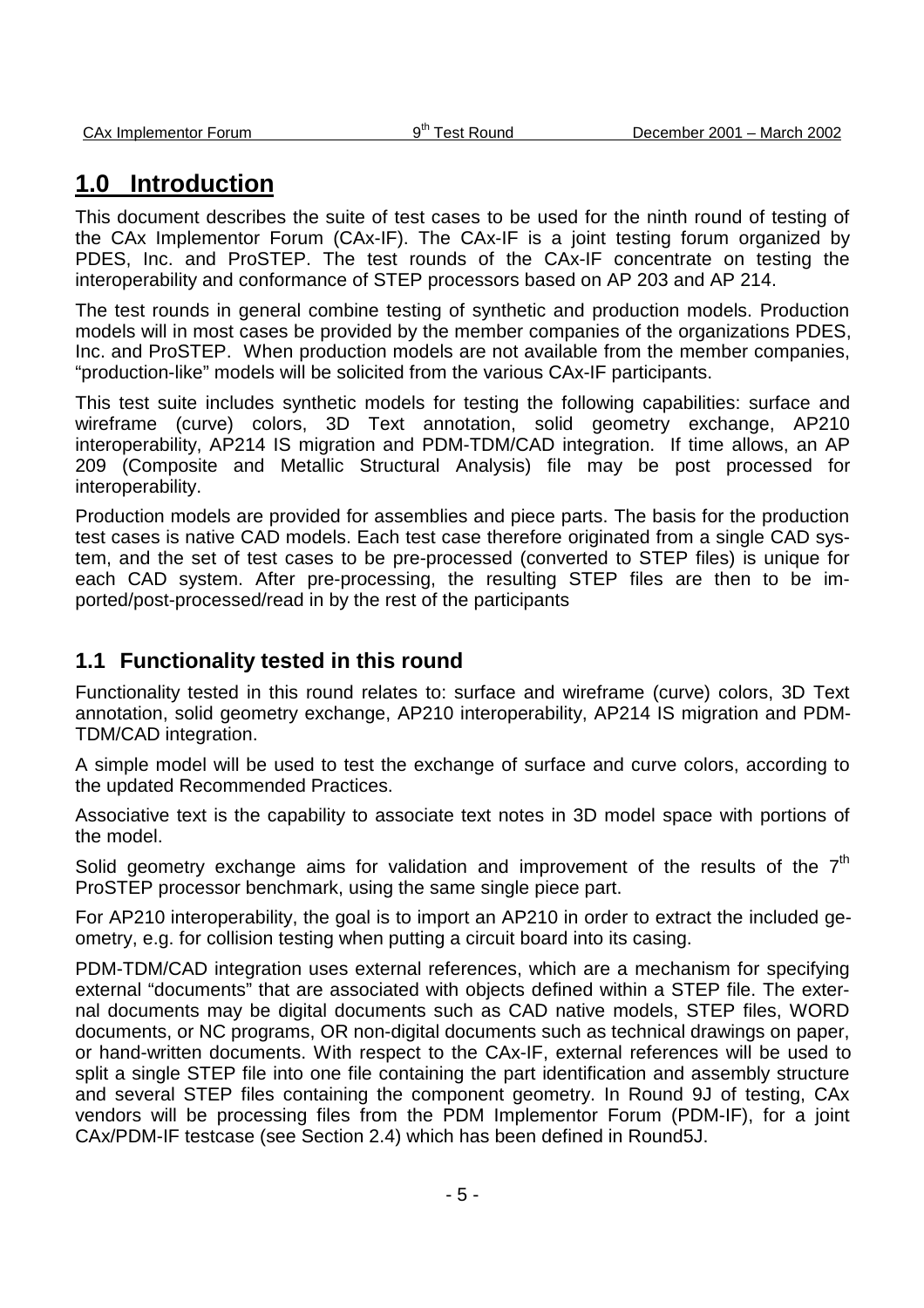In addition to synthetic models for the above capabilities, production models are included in this round of testing.

### **1.2 General test instructions for this round**

The general procedures for communication of models and statistics are outlined in a separate document 'General Testing Instructions'. The general instructions can be retrieved from CAx Implementor Forum web sites. The latest version is v1.2, dated November 2001.

### **1.3 Round 9J testing schedule**

| Date                             | Action                                                       |
|----------------------------------|--------------------------------------------------------------|
| December 17 <sup>th</sup> , 2001 | Test Suite available /                                       |
|                                  | 1 <sup>st</sup> CAx Implementor Forum conference call        |
| January 14 <sup>th</sup> , 2002  | Initial STEP files and native stats due                      |
| January 28 <sup>th</sup>         | STEP files and native stats frozen                           |
| February 11 <sup>th</sup>        | Target stats due                                             |
| February 15 <sup>th</sup>        | <b>Production Models released</b>                            |
| February 20 <sup>th</sup>        | $2nd$ conference call                                        |
| February 25 <sup>th</sup>        | Target stats frozen                                          |
| March 4 <sup>th</sup>            | Pre-release of final stats / 3 <sup>rd</sup> conference call |
| March 19 <sup>th</sup>           | Review meeting for test round                                |
| March $20^{th}$ – $22^{nd}$      | CAx Implementor Forum meeting, Asheville, NC                 |

### **1.4 Copyrights on test cases**

Not all of the production test cases which were provided by the PDES, Inc. and ProSTEP member companies are fully released for any purpose. The least common denominator is that the test cases can be freely distributed among the ProSTEP/PDES, Inc. Round Table participants and can be used for any purposes that are related to CAx-IF testing (i.e. testing, documentation of testing efforts), as long as a reference to the originating company is made.

The test cases must not be used for any purposes other than the CAx-IF testing or outside of PDES, Inc. and ProSTEP.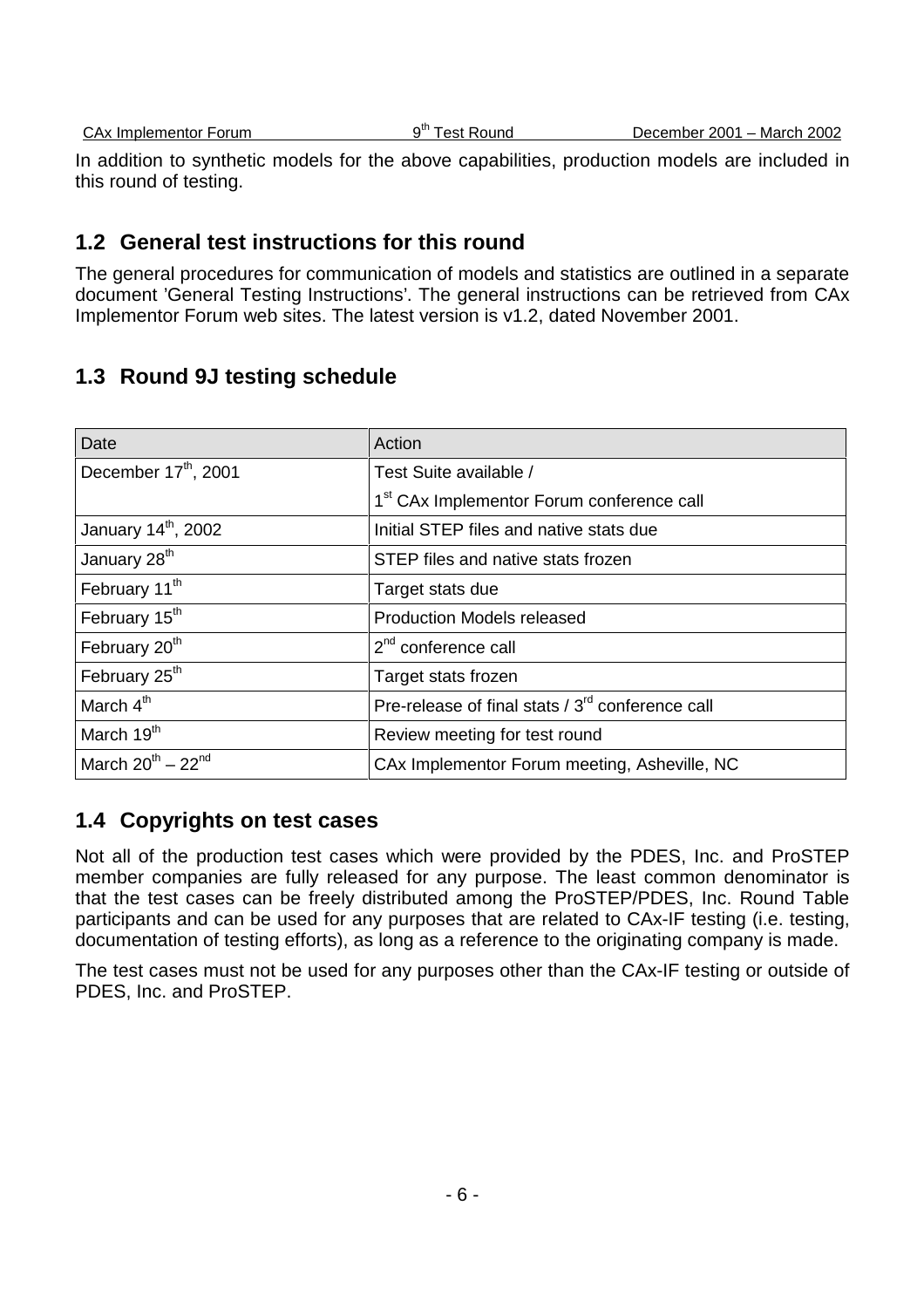## **2.0 Synthetic test case specifications**

### **2.1 Model C2 : Colors and 3D Annotation**

#### **2.1.1 Motivation**

The objective of this test case is to formally test the exchange of surface and curve color as done in Rounds 7J and 8J, plus 3D annotation.

In order to eliminate any unwanted side effects, a very simple model is used. It will contain a colored surface and a colored curve.

This model – for the systems having implemented the annotation capability – is also used to transfer associative text. The associative text capability is fully harmonized between AP 214 and the corresponding AP 203 application extension and thus should also be interoperable.

#### **2.1.2 Approach**

#### **2.1.2.1 Presentation colors**

The assignment of the surface and curve colors shall be based on the updated Recommended Practices for Colors and Layers, which is available from the CAx-IF web sites, http://www.cax-if.org/ and http://www.cax-if.de/, under 'Joint Testing Information'.

#### **2.1.2.2 Annotation**

The systems' support for associative text varies greatly. The approach recently studied with the Implementor Forum allows for:

- unstyled text in the model
- styled notes in the model
- associative notes to the model
- associativity of notes visually depicted by leader curves

The support for this functionality inside the systems varies considerably. Further variations are introduced by the target elements to which the notes can be associated in a system.

For the test of 3D annotation, a scenario with a styled text associated to a face and a visual depiction of this associativity by a leader curve will be studied. Since the underlying STEP approach is modular, those systems that cannot exactly represent such a scenario are encouraged to use closest-fits, e.g. neglect the associativity when necessary.

The recommended practices for associative text are available on the CAx-IF web sites, http://www.cax-if.org/ and http://www.cax-if.de/.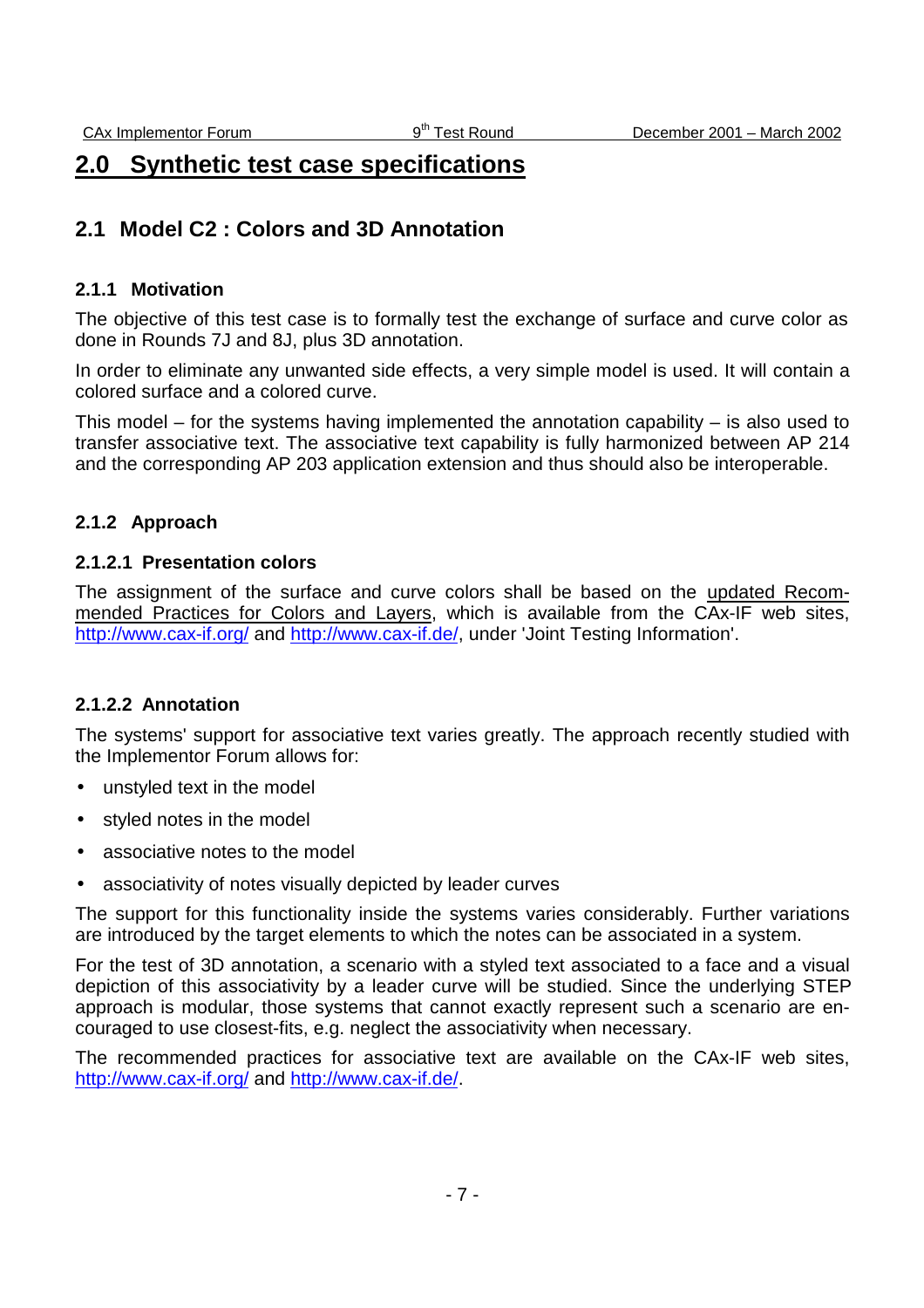#### **2.1.3 Testing Instructions**

#### **2.1.3.1 Model construction**

In order to test color and text exchange without any unwanted side effects, a very simple geometry is used. The model should contain:

- A single surface with surface color.
- A separate curve with curve color.

This model is also used to test the exchange of 3D annotations, for systems supporting this functionality. Recommendations to set up the text in the model:

- **Include two annotations in the model, one single-line text and one multi-line text.**
- Style the two texts with an arbitrary color.
- The two annotations should be associated to portions of the model, e.g. the surface or an edge.
- Select an arbitrary placement of the text



Figure 1: Example for a simple surface and a curve with different colors..





**Note:** The colors and shapes of the curve and surface don't necessarily need to be as shown on the figures above.

#### **2.1.3.2 Statistics & Screenshots**

With each STEP file submitted for c2, vendors must include a text file with the stats in comma-delimited form (.csv):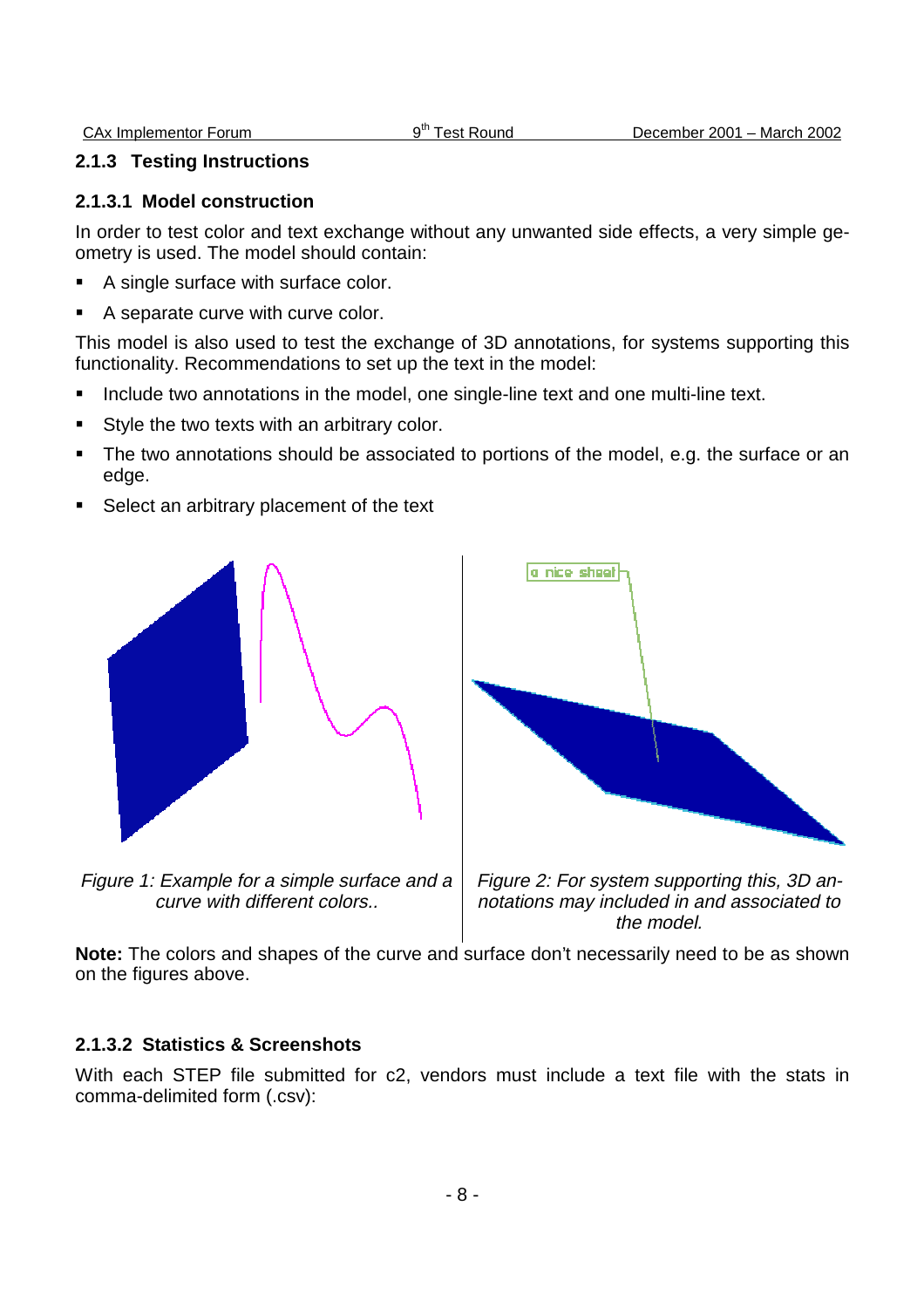| model                        | c2                                                                                                                                                                                              |
|------------------------------|-------------------------------------------------------------------------------------------------------------------------------------------------------------------------------------------------|
| system_n                     | Native system code                                                                                                                                                                              |
| system_t                     | Target system code (for native stats use 'stp' for system_t)                                                                                                                                    |
| lunit                        | Units                                                                                                                                                                                           |
| area                         | Total area of the surface.                                                                                                                                                                      |
| color_surf                   | all/partial/none – if the color of the surface in the model is totally<br>correct, partially correct, or lost completely.                                                                       |
| color_curve                  | all/partial/none – if the color of the curve in the model is totally<br>correct, partially correct, or lost completely.                                                                         |
| color t1                     | Text color used for the single-line text.                                                                                                                                                       |
| color t2                     | Text color used for the multi-line text.                                                                                                                                                        |
| valid_txt                    | all/partial/none – whether the specified texts appear in the model<br>Note: na indicates vendor is not testing associative text                                                                 |
| valid_txt_-<br><b>lassoc</b> | all/partial/none – whether the association of the text to the ele-<br>ments of the geometric model as described above is correct<br>Note: 'na' indicates vendor is not testing associative text |
| date                         | Date submitted                                                                                                                                                                                  |
| <b>lissues</b>               | <b>Short description of issues</b>                                                                                                                                                              |

In order to validate the color exchange on a visual basis, vendors are asked to send in a screenshot for their native model and one for each imported C2 to *iboy@prostep.de*. These pictures will then be published in the secure area of the CAx-IF web sites (http://www.caxif.de/secure/ and http://www.cax-if.org/secure/).

Please use the naming convention suggested in v1.2 of the General Testing Guidelines.

### **2.2 Model B2 : Benchmark model 'pump housing'**

#### **2.2.1 Motivation**

As a result of the presentation of the results from the ProSTEP Processor Benchmarks, it has been agreed to re-test the latest test model used there in the CAx-IF with the latest processor versions. This is the first round of testing the model from the  $7<sup>th</sup>$  Benchmark.

**Note:** Those vendors who like to re-test the 'classic' validation properties functionality as tested in the previous rounds may do this informally (i.e. no stats reported) with this model.

#### **2.2.2 Approach**

No new capability involved.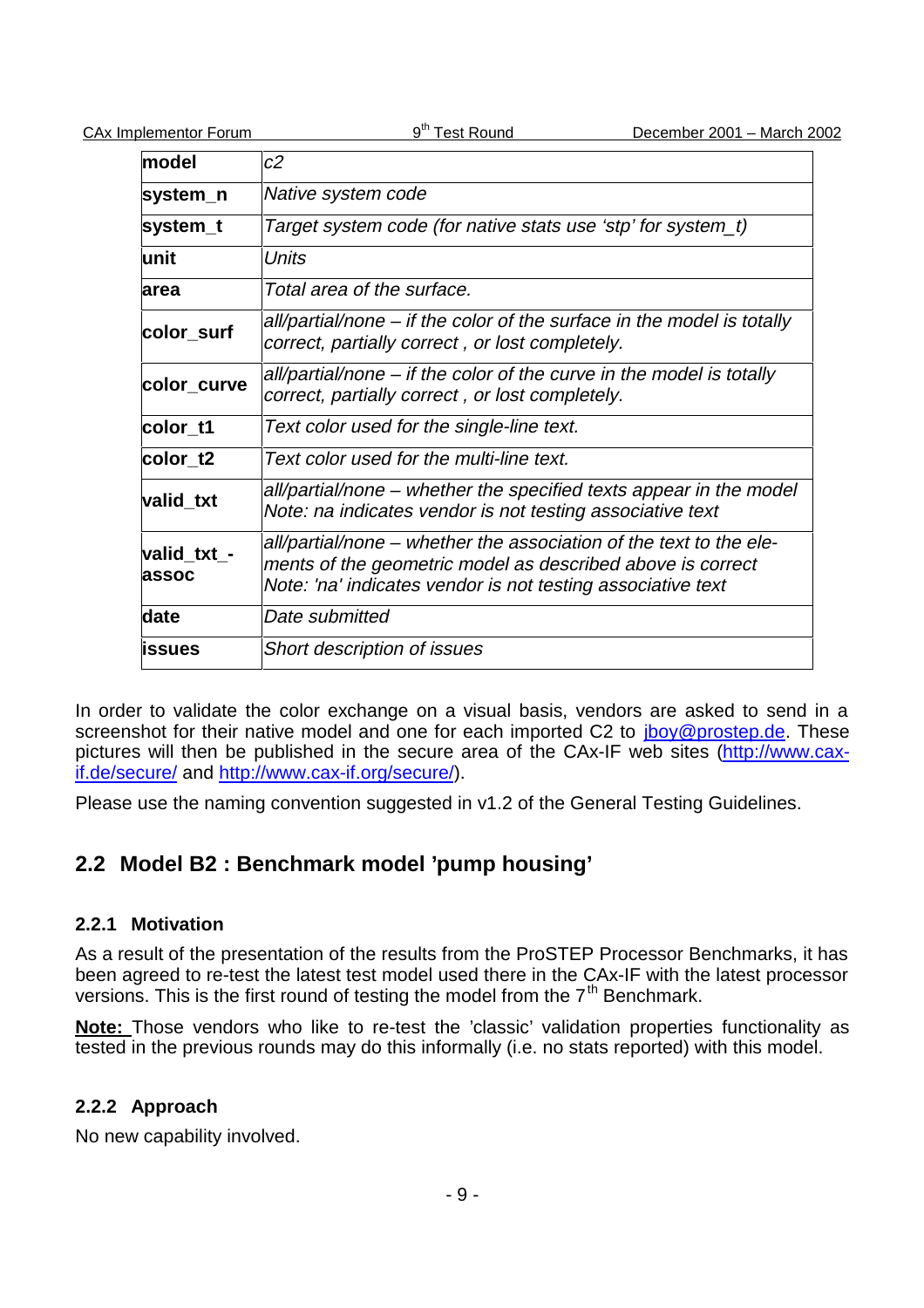#### **2.2.3 Testing Instructions**

#### **2.2.3.1 Construction of the benchmark model**



Figure 3: Shape of the B2 model (pump housing)

Those vendors who participated in the ProSTEP benchmark should re-use the pump housing model which has been constructed for that purpose. The modeling instructions may be found in the secure area of the CAx-IF web sites, http://www.cax-if.org/secure/ and http://www.caxif.de/secure/, under 'Information on Round9J of Testing'.

#### **2.2.3.2 Statistics**

With each STEP file submitted for the b2 model, vendors must include a text file with the stats in comma-delimited form (.CSV):

| model          | b2                                                           |
|----------------|--------------------------------------------------------------|
| system_n       | Native system code                                           |
| system_t       | Target system code (for native stats use 'stp' for system_t) |
| lunit          | <b>Units</b>                                                 |
| <b>volume</b>  | Total volume of all solids                                   |
| area           | Total surface area                                           |
| cx, cy, cz     | Centroid of all solids                                       |
| date           | Date submitted                                               |
| <b>lissues</b> | <b>Short description of issues</b>                           |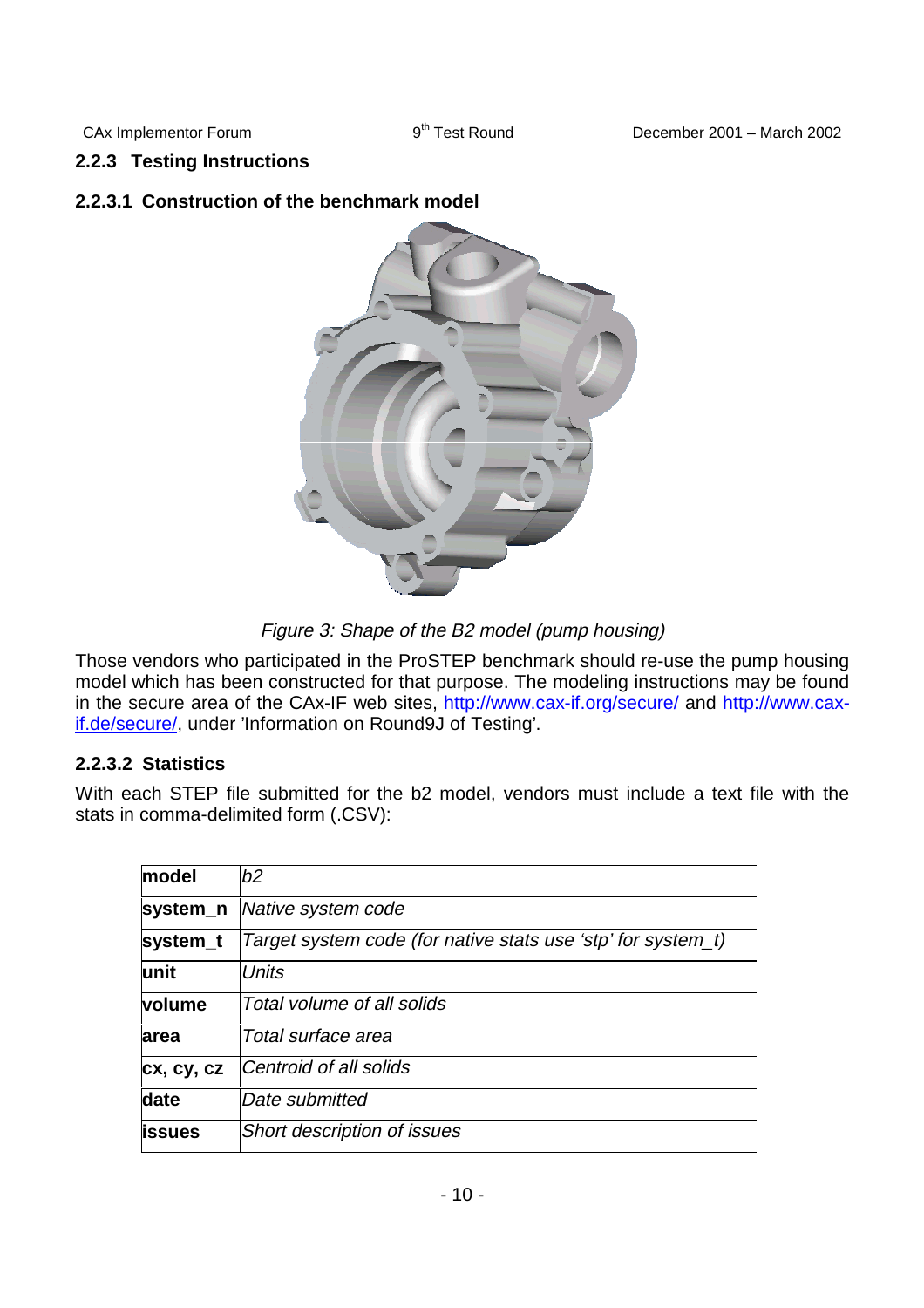### **2.3 Model IO1: AP214 IS migration**

#### **2.3.1 Motivation**

The intention of this testcase is give implementers the opportunity to test their AP214 ISbased processors, and as well offer the chance for AP214 DIS vs. IS interoperability testing.

#### **2.3.2 Approach**

Part21 files sent in for this model shall be based on the AP214 IS EXPRESS schema which is available from the CAx-IF web sites, http://www.cax-if.org/ and http://www.cax-if.de/, under 'Joint Testing Information'.

#### **2.3.3 Testing instructions**



Figure 4: Shape of the io1 model (flange)

#### **2.3.3.1 Model construction**

Construct the flange as one solid. For dimensions see figures in the annex.

#### **2.3.3.2 Statistics**

With each STEP file submitted for the io1 model, vendors must include a text file with the stats in comma-delimited form (.CSV):

| model | IO 1                        |
|-------|-----------------------------|
|       | system_n Native system code |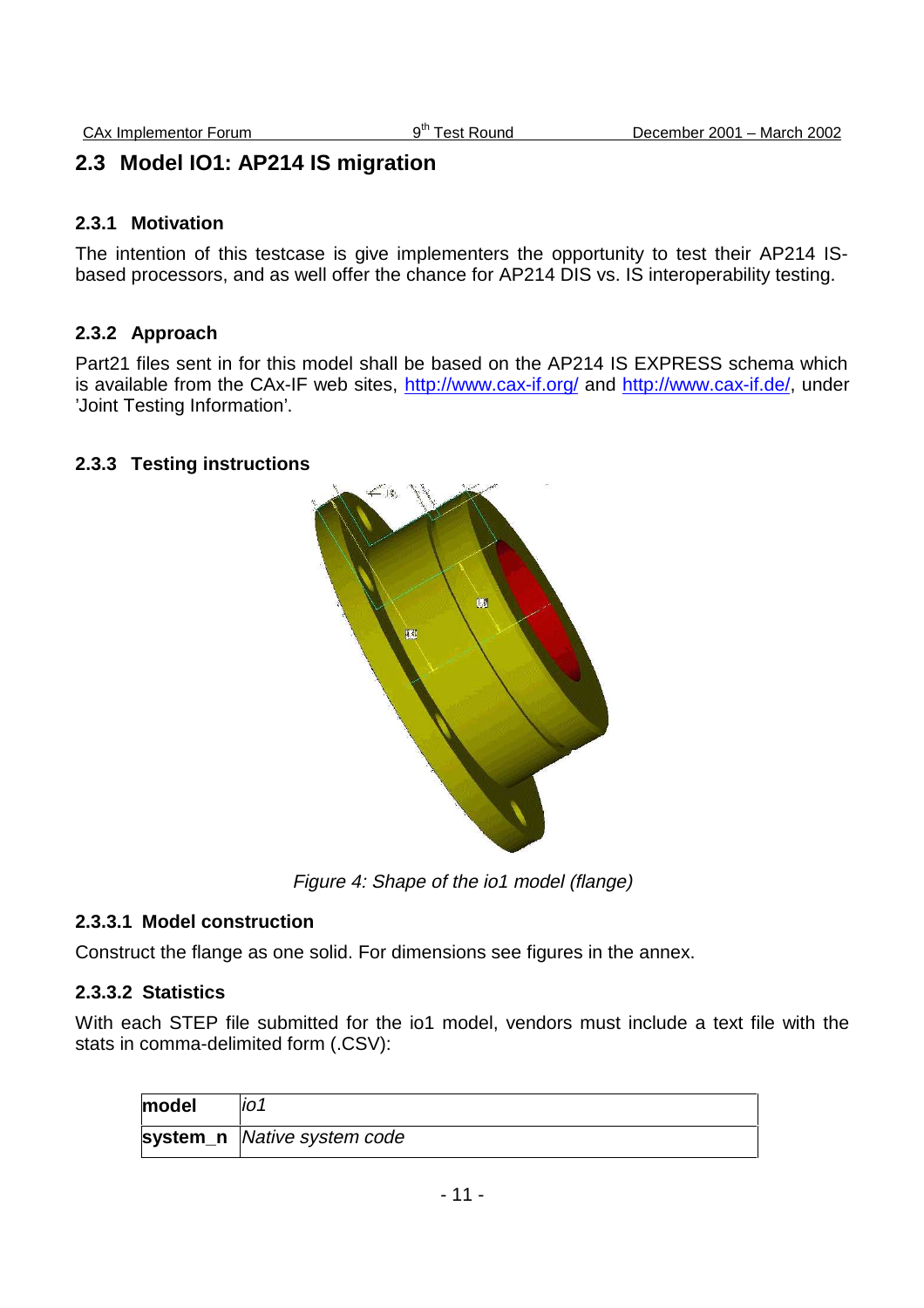| system_t   | Target system code (for native stats use 'stp' for system_t) |  |
|------------|--------------------------------------------------------------|--|
| lunit      | <b>Units</b>                                                 |  |
| volume     | Total volume of all solids                                   |  |
| area       | Total surface area                                           |  |
| cx, cy, cz | Centroid of all solids                                       |  |
| date       | Date submitted                                               |  |
| issues     | <b>Short description of issues</b>                           |  |

### **2.4 Joint Testcase with PDM-IF**

#### **2.4.1 Motivation**

This test case is an extension of the well-known AS1 or S1 model, which has been tested several times before, and it aims for CAD/PDM-TDM interaction. A major usage of external references is the splitting of product data describing assemblies into multiple files representing individual parts. The focus of the actual implementation is to deal with external representations. In the scope of this round of testing, the external representation shall be defined via STEP files.

The test case models a situation where the assembly structures are contained in one file, and the individual parts in a single file each. The file containing the assembly references the model contained in the part file.

In Round9J, the PDM Implementor Forum will submit the files which will then be **imported only** by all CAx vendors testing this functionality. The geometry (leaf node) files may not be included. The CAx vendors should then report which references could be found.

#### **2.4.2 Approach**

See the approach described in the PDM Schema Usage Guide, available on the PDM-IF web-site (http://www.pdm-if.org/pdm\_schema/). Recommended Practices for External References with annotated, relevant sections of the Usage is available on the CAx-IF site (http://www.cax-if.org/joint\_testing\_info.html and http://www.cax-if.de/joint\_testing\_info.html).

#### **2.4.3 Testing Instructions**

Please note that system vendors that do not support the external reference mechanism should not import STEP files from this test case.

#### **2.4.3.1 Model construction**

For Round8J, the files will be provided by the PDM vendors, based on the test cases 'dman1', 'dman2', 'er3' and 'er4', defined in Round5J. All CAx vendors supporting external reference capability should import those files and submit the results they receive.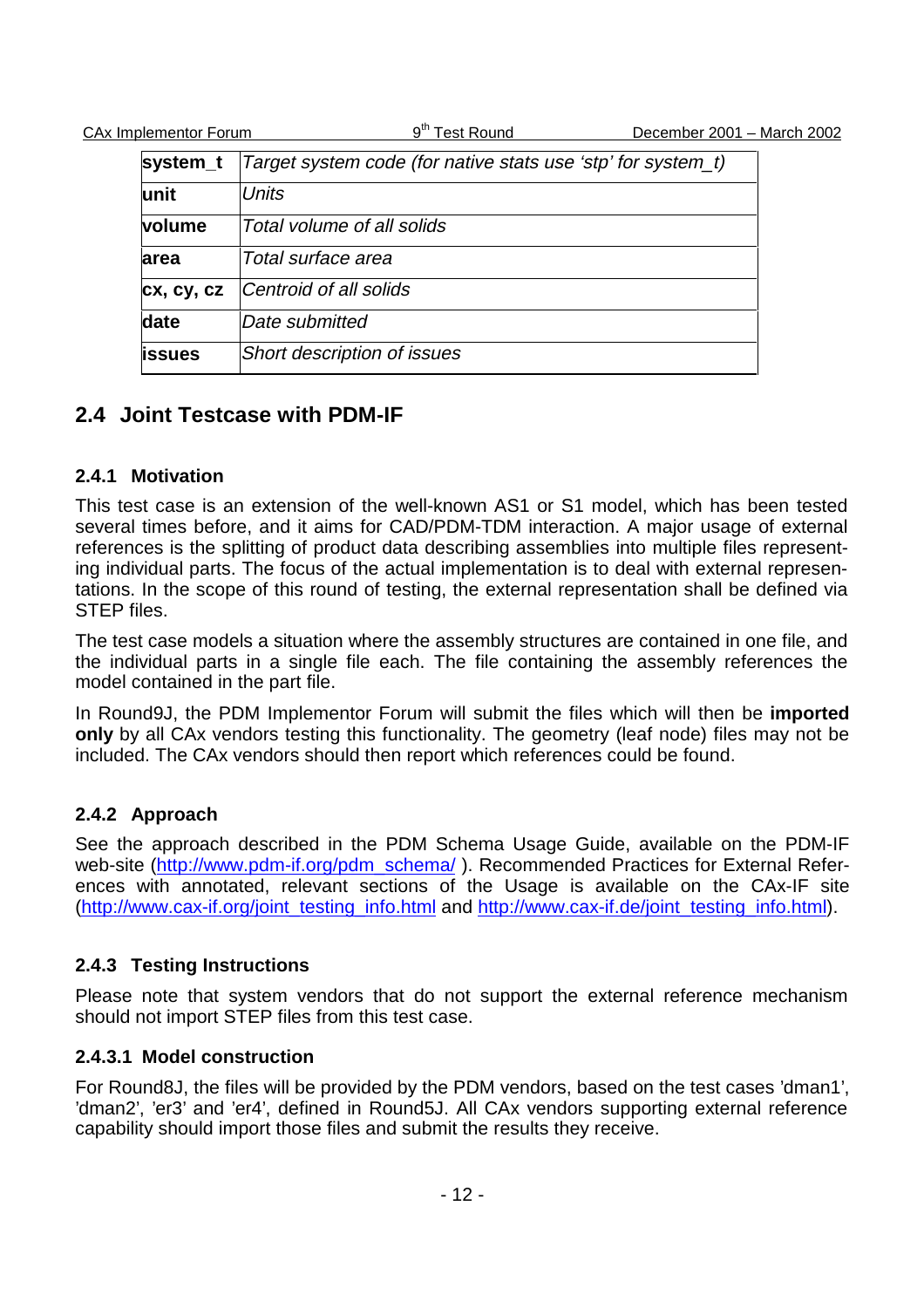#### **2.4.3.2 Statistics**

There are no formal stats like in the other test cases for the joint testing. Instead, there is a catalogue of questions to be answered. The results shall be fed back directly to the PDM-IF at peter.tabbert@prostep.de. A template document containing the questions to be answered will be available from the secure areas of the CAx-IF web sites (http://www.cax-if.org/secure/ and http://www.cax-if.de/secure/), under 'Information on Round6J of Testing'.

### **2.5 Joint Testcase with AP210 Group**

#### **2.5.1 Motivation**

Basis for this common testcase is the illustration of a business case, where the shape information of a circuit board should be extracted from an AP210 file and then be converted to an AP203 or AP214 detail/part or assembly, in order to use it for a build-in-test, i.e. checking for collisions when putting the circuit board into its casing, of which the geometry information is available as a STEP solid.

#### **2.5.2 Approach and testing instructions**

The AP210 file(s) should be imported an the geometry information should then be excerpted. A testcase description will be given by the AP210 group, to which all results should be fed back.

### **2.6 Solid Model Construction History**

#### **2.6.1 Motivation**

Solid Model Construction History has been identified as a major field of interest in future test activities of the CAx-IF. Several aerospace, computer, and automotive companies have identified requirements to exchange solid model construction history using STEP to enable design modification in the receiving system while maintaining parametric relationships. That capability is discussed in this Implementor's Guide for Solid Model Construction History. This version includes procedural or history-based modelling constructs and operations, which can be used to extend capabilities of existing APs.

Since implementations in that field still are on a pilot level with only few vendors participating and a limited scope, it has been agreed the Construction History is not yet to be run as a fullblown CAx-IF test case. However, any vendor interested in that field is greatly welcome and encouraged to join the activities in that direction.

#### **2.6.2 Approach**

See the approach described in the 'Implementor's Guide for Solid Model Construction History', available on the CAx-IF sites (http://www.cax-if.org/joint testing info.html and http://www.cax-if.de/joint\_testing\_info.html), as well as the EXPRESS schema an the Part21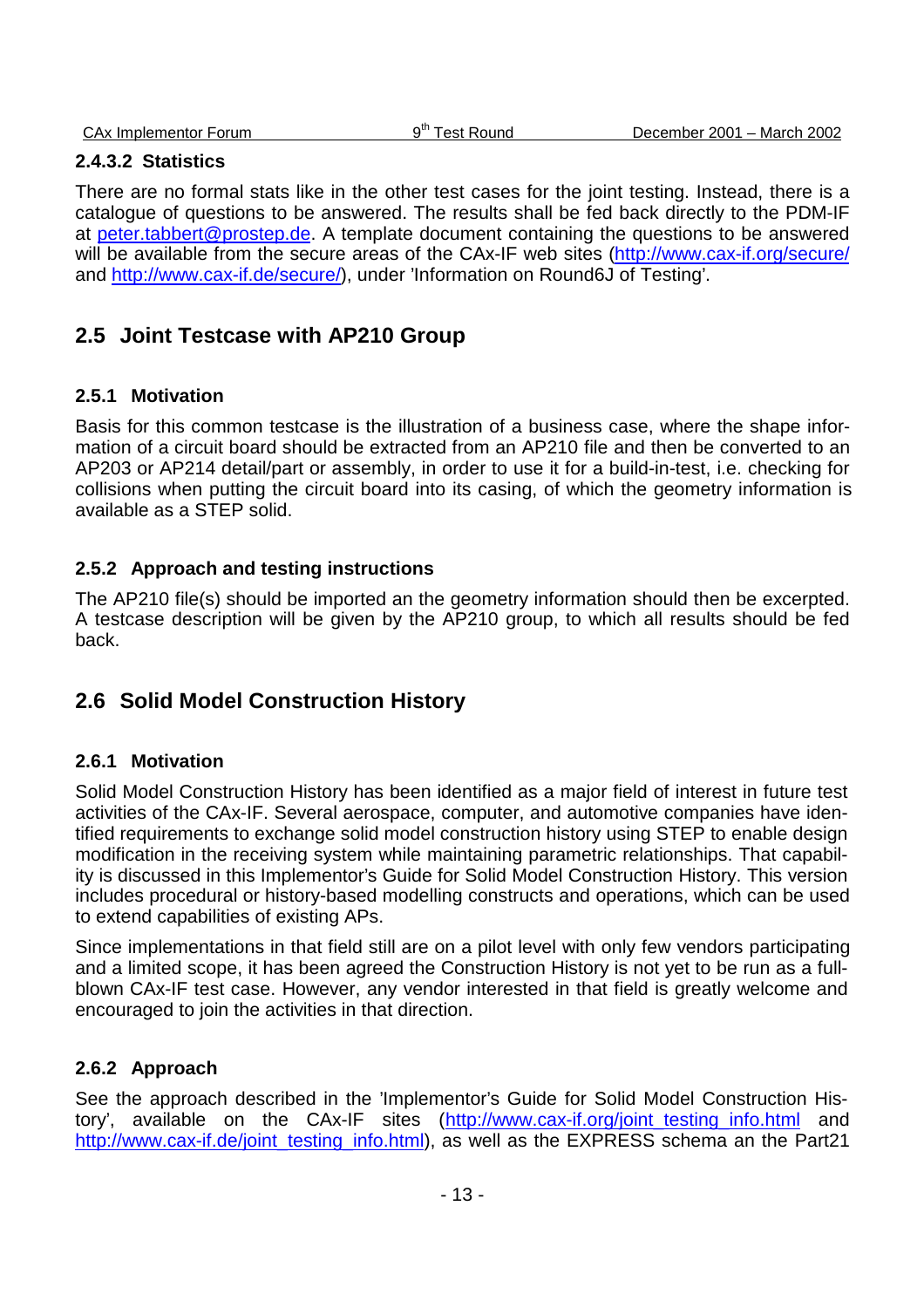file example, also available from the above mentioned location. Any questions about testing this functionality should be directed to Dr. Bill Anderson (anderson@aticorp.org).

#### **2.6.3 Testing Instructions**

All information on construction of the model and implementation of the construction history functionality may be found in the Implementor's Guide mentioned above.

## **3.0 Production models: PM7**

### **3.1 Motivation**

In an attempt to test the STEP processors on real world models, the CAx Implementor Forum will be testing production parts in this round and future rounds of CAx-IF testing. These production models are characteristic for components and assemblies that are encountered in the aerospace and automotive industries. PDES, Inc. and ProSTEP member companies and vendors have supplied these models.

### **3.2 Approach**

STEP files provided by member companies and vendors have been analysed for quality of (solid and/or surface) geometry as well as syntax and structure. The model quality issues (if any) have been documented in a README file which accompanies the STEP files. In this round of testing production models, simple comparison of mass property data (volume, surface area, centroid) will be used as a basis for validating success/failure of the exchange.

### **3.3 Testing Instructions**

#### **3.3.1 Models Being Tested**

In this round of testing, the following production models are being tested. The table below contains information on the models. A ZIP file <r9j\_pm7.zip> containing the STEP files (with files names as in the table) is available from the CAx-IF sites in the secure area.

| <b>Model</b>          | <b>Originating System</b> | <b>Schema</b> | <b>STEP File Name</b><br>(in ZIP file) |
|-----------------------|---------------------------|---------------|----------------------------------------|
| <b>Electric Motor</b> | CATIA V <sub>5</sub>      | 214           | pm7-ct-214.stp                         |
| Ed's Activity Tray    | <b>I-DEAS</b>             | 214           | pm7-id-214.stp                         |
| Oil Pan               | Inventor                  | 214           | pm7-in-214.stp                         |
| <b>Drive Actuator</b> | Theorem (I-DEAS)          | 203           | pm7-ts-203.stp                         |
| <b>Turbine Blade</b>  | Unigraphics               | 214           | pm7-ug-214.stp                         |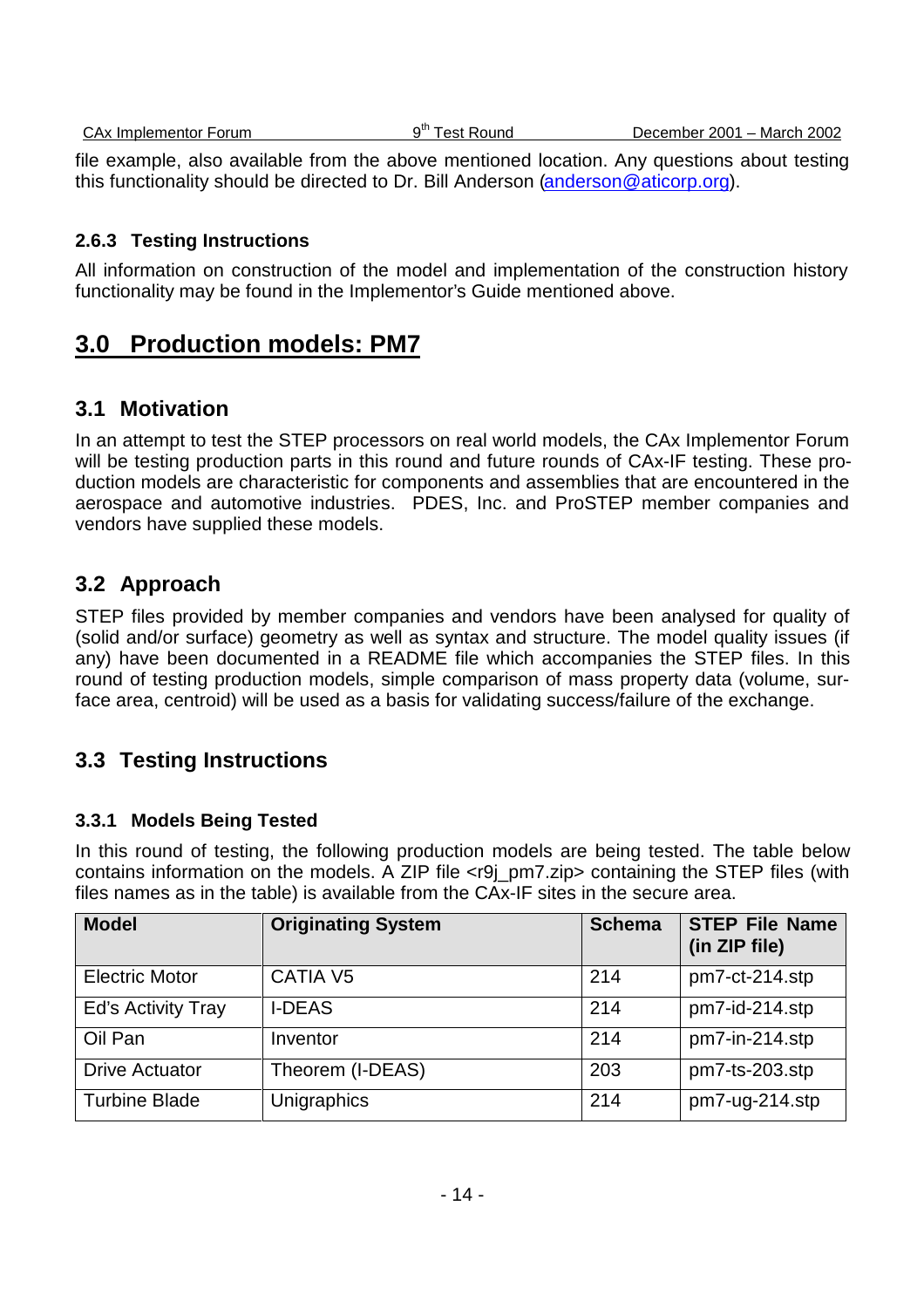| CAx Implementor<br>Forum | ∽th<br>Round<br>est<br>ີ | 2002<br>2001 – March∶<br>December |
|--------------------------|--------------------------|-----------------------------------|
|                          |                          |                                   |

#### **3.3.2 Statistics**

As discussed briefly in the previous section (Section 3.2, Approach), the statistics that will be associated with each production model are aimed at determining if the production models are exchanged "successfully". As in past testing, change in volume, surface area, and centroid will be used as a basis for determining "pass/fail". For each production model, a set of native statistics have been collected from the respective system vendors.

For each STEP file (production model) being tested, vendors must send in target statistics in comma-delimited form (.csv): The naming convention for target stats is explained in the 'General Testing Instructions' document available on the CAx-IF sites, under the 'Joint Testing Information' link off the CAx-IF home page.

| model    | pm7                                                                                                    |
|----------|--------------------------------------------------------------------------------------------------------|
| system_n | Native system code (use the native system code for each<br>model listed in the table in Section 3.3.1) |
| system_t | Target system                                                                                          |
| unit     | Units                                                                                                  |
| volume   | <b>Total volume</b>                                                                                    |
| area     | Total surface area                                                                                     |
| CX CY CZ | Centroid                                                                                               |
| date     | Date submitted                                                                                         |
| issues   | <b>Short description of issues</b>                                                                     |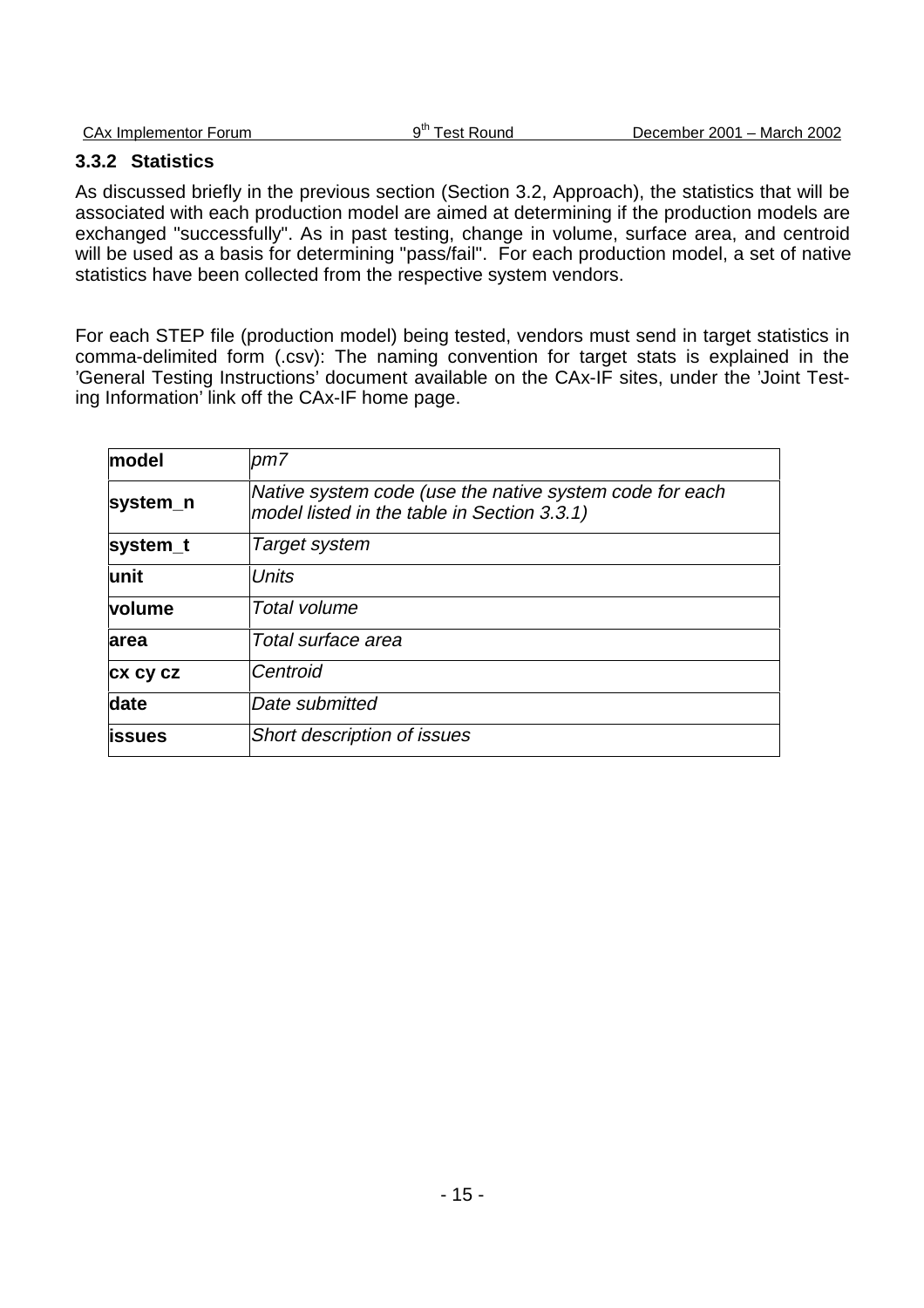# **4.0 Annex**

# **4.1 Dimensions for io1 (flange) shape**



Figure 5: io1 shape